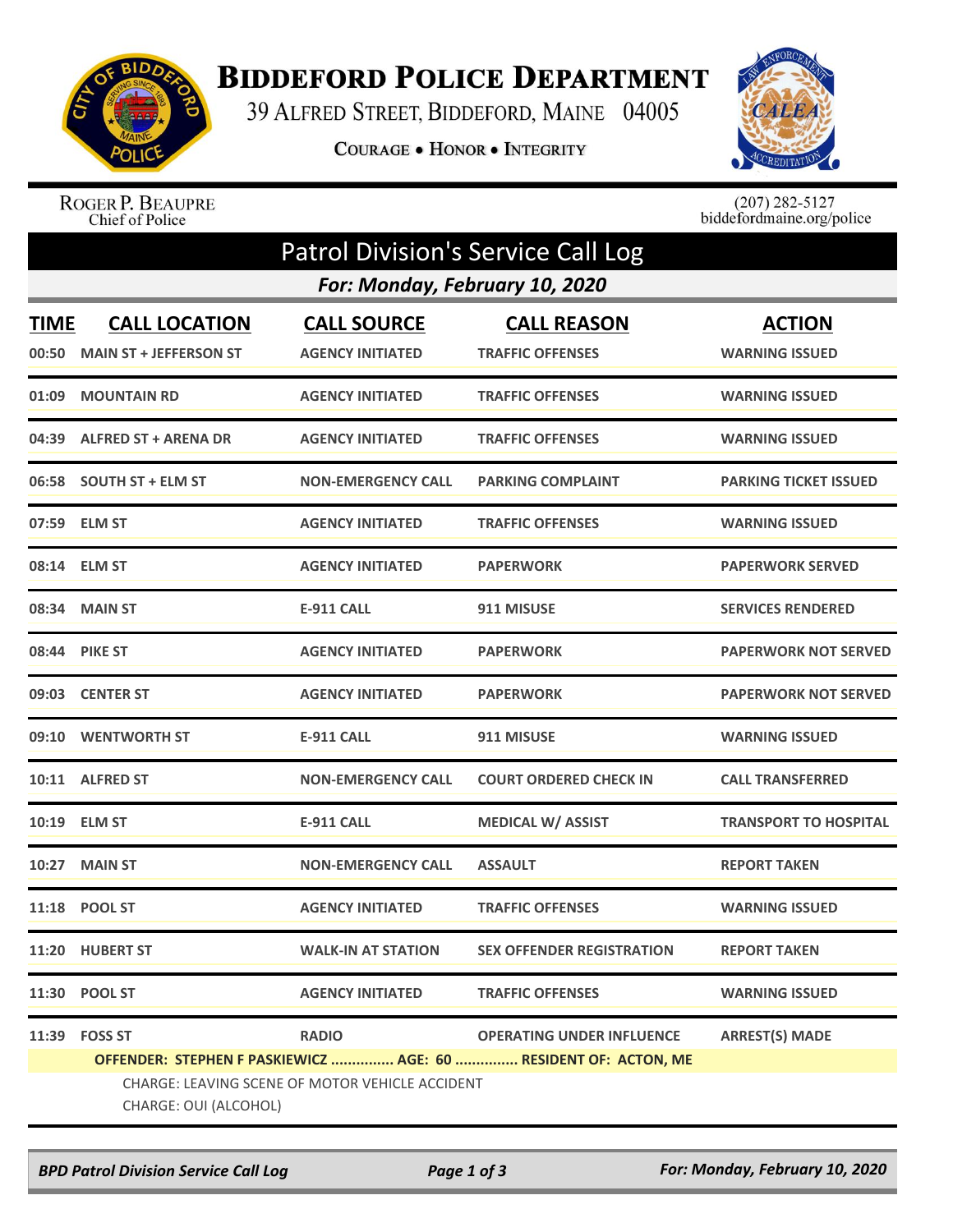| <b>TIME</b> | <b>CALL LOCATION</b><br>11:46 MEETINGHOUSE RD | <b>CALL SOURCE</b><br><b>AGENCY INITIATED</b>        | <b>CALL REASON</b><br><b>TRAFFIC OFFENSES</b>                         | <b>ACTION</b><br><b>WARNING ISSUED</b> |
|-------------|-----------------------------------------------|------------------------------------------------------|-----------------------------------------------------------------------|----------------------------------------|
|             | 11:57 ALFRED ST                               | <b>NON-EMERGENCY CALL</b>                            | <b>COURT ORDERED CHECK IN</b>                                         | <b>SERVICES RENDERED</b>               |
|             | 11:58 HILL ST                                 | <b>E-911 CALL</b>                                    | 911 MISUSE                                                            | <b>SERVICES RENDERED</b>               |
|             | 12:11 WEST ST                                 | <b>AGENCY INITIATED</b>                              | <b>TRAFFIC OFFENSES</b>                                               | <b>VSAC ISSUED</b>                     |
|             |                                               | <b>CHARGE: OPERATING WITH SUSPENDED REGISTRATION</b> | OFFENDER: DAKOTA DANIEL TARBOX  AGE: 25  RESIDENT OF: SCARBOROUGH, ME |                                        |
|             | 12:12 ALFRED ST                               | <b>WALK-IN AT STATION</b>                            | <b>PAPERWORK</b>                                                      | <b>SERVICES RENDERED</b>               |
|             | 12:31 ALFRED ST                               | <b>WALK-IN AT STATION</b>                            | <b>COURT ORDERED CHECK IN</b>                                         | <b>SERVICES RENDERED</b>               |
|             | 12:33 SOUTH ST                                | <b>WALK-IN AT STATION</b>                            | <b>PAPERWORK</b>                                                      | <b>SERVICES RENDERED</b>               |
|             | 12:38 ALFRED ST                               | <b>NON-EMERGENCY CALL</b>                            | <b>DISTURBANCE / NOISE</b>                                            | <b>SERVICES RENDERED</b>               |
|             | 13:23 ELM ST                                  | <b>NON-EMERGENCY CALL</b>                            | <b>HARASSMENT</b>                                                     | <b>NO VIOLATION</b>                    |
|             | 13:48 MAIN ST                                 | <b>AGENCY INITIATED</b>                              | <b>PAPERWORK</b>                                                      | <b>PAPERWORK SERVED</b>                |
|             | 14:08 POMERLEAU ST                            | <b>E-911 CALL</b>                                    | 911 MISUSE                                                            | <b>NO ACTION REQUIRED</b>              |
|             | 14:46 WESTERN AVE                             | <b>E-911 CALL</b>                                    | 911 MISUSE                                                            | <b>NO ACTION REQUIRED</b>              |
|             | 14:54 WATER ST                                | <b>E-911 CALL</b>                                    | 911 MISUSE                                                            | <b>SERVICES RENDERED</b>               |
|             | 14:55 ALFRED ST                               | <b>OTHER</b>                                         | <b>ARTICLES LOST/FOUND</b>                                            | <b>REPORT TAKEN</b>                    |
|             | 15:14 ALFRED ST                               | <b>WALK-IN AT STATION</b>                            | <b>POLICE INFO</b>                                                    | <b>SERVICES RENDERED</b>               |
|             | 15:19 ALFRED ST                               | <b>AGENCY INITIATED</b>                              | <b>THEFT</b>                                                          | <b>REPORT TAKEN</b>                    |
|             | 15:55 ELM ST + GRAYSON ST                     | <b>NON-EMERGENCY CALL</b>                            | <b>ASSIST PD AGENCY</b>                                               | <b>REPORT TAKEN</b>                    |
|             | 16:16 TAYLOR ST                               | <b>NON-EMERGENCY CALL</b>                            | <b>CHECK WELFARE</b>                                                  | <b>SERVICES RENDERED</b>               |
|             | 16:18 ELM ST                                  | <b>WALK-IN AT STATION</b>                            | <b>PROTECTION FROM ABUSE SERVIC</b>                                   | <b>SERVICES RENDERED</b>               |
|             | 16:45 ALFRED ST                               | <b>NON-EMERGENCY CALL</b>                            | <b>ROAD HAZARD</b>                                                    | <b>SERVICES RENDERED</b>               |
|             | 16:55 SOUTH ST                                | <b>NON-EMERGENCY CALL</b>                            | <b>MISSING PERSON</b>                                                 | <b>SERVICES RENDERED</b>               |
|             | 17:20 ALFRED ST                               | <b>NON-EMERGENCY CALL</b>                            | <b>COLLECT STATEMENTS</b>                                             | <b>SERVICES RENDERED</b>               |
|             | 17:34 ALFRED ST + MYRTLE ST                   | <b>AGENCY INITIATED</b>                              | <b>TRAFFIC OFFENSES</b>                                               | <b>WARNING ISSUED</b>                  |
|             | 17:42 CRESTWOOD DR                            | <b>NON-EMERGENCY CALL</b>                            | <b>SUSPICION</b>                                                      | <b>REPORT TAKEN</b>                    |

*BPD Patrol Division Service Call Log Page 2 of 3 For: Monday, February 10, 2020*